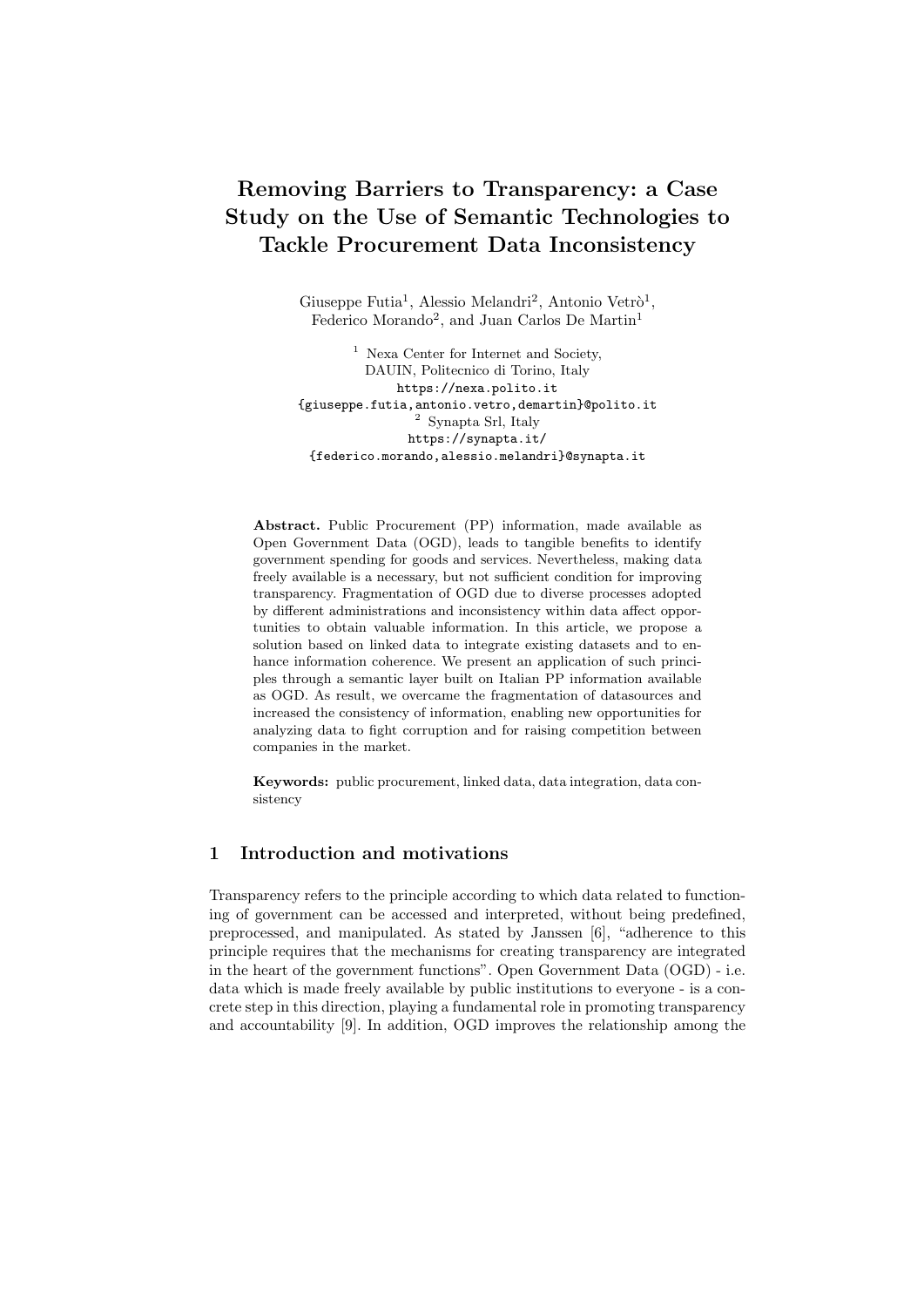government and citizens [11], who are enabled to be much more directly informed and involved in data driven decision-making<sup>3</sup> .

Open Data on Public Procurement (PP), namely the procurement of goods or services on behalf of a public authority, is a specific area of the OGD characterized by big potential for increased openness of government information and incentives for supporting business activities. As reported by the Organisation for Economic Co-operation and Development (OECD), around US\$ 9.5 trillion of public money is spent each year by governments procuring goods and services for citizens<sup>4</sup>. Furthermore, PP transparency is a crucial toolset to identify problems that arise from corruption, promoting competition and growth: according to the Transparency International Slovakia initiative<sup>5</sup> "reforms in procurement" that included contract publication led to an increase in bids from an average of 2.3 per public tender in 2009 to 3.6 in 2013". In other words, as argued by Svátek [10], PP information is able to unify *public* needs and *commercial* offers: it enables a lively context to increase the interoperability between data models<sup>6</sup>, methodologies, and sources independently designed within the two sectors.

Despite the tangible benefits that come with the publication of PP information as OGD, making data available does not automatically produce transparency. As underlined by Janssen [6], providing data alone is not sufficient: deep insights into the working of mechanisms to ensure that information can be easily accessible, processed, and interpreted are necessary to create transparency. Such reflections emerge from a conceptual framework called Big and Open Linked Data (BOLD), proposed by Janssen himself, that identify categories, dimensions, and sub-dimensions that influence transparency [6].

An obstacle to a comprehensive implementation of transparency through OGD is related to the fragmentation of existent open government datasets, in particular in the domain of procurement data<sup>7</sup>. As proposed by Tim Berners-Lee [2], linked data principles can be a modular and scalable solution to overcome the fragmentation in government data, increasing citizen awareness of government functions and enabling administrations to work more efficiently.

<sup>3</sup> The so-called "Participatory Governance" is one of the key aspect of the OGD mentioned by the Open Knowledge Foundation (OKFN). More information available at: http://opengovernmentdata.org/

<sup>4</sup> More details available in the OECD blog post "Transparency in public procurement, moving away from the abstract": http://oecdinsights.org/2015/03/27/ transparency-in-public-procurement-moving-away-from-the-abstract/

<sup>5</sup> For more information, see: http://www.transparency.sk/

<sup>6</sup> The ISA initiative of the European Commission represents a landmark for understanding different levels of data interoperability. More information available at http://ec.europa.eu/isa/documents/isa\_annex\_ii\_eif\_en.pdf

<sup>7</sup> Only 1/5 of total public expenditure on goods and services is published with rules complying with the EU Directives, for an estimated value of 420 billion. It means that "the bulk of total public expenditure on goods, services, and works is not organised in accordance with EU procurement legislation". See http://ec.europa.eu/internal\_market/publicprocurement/docs/ modernising\_rules/executive-summary\_en.pdf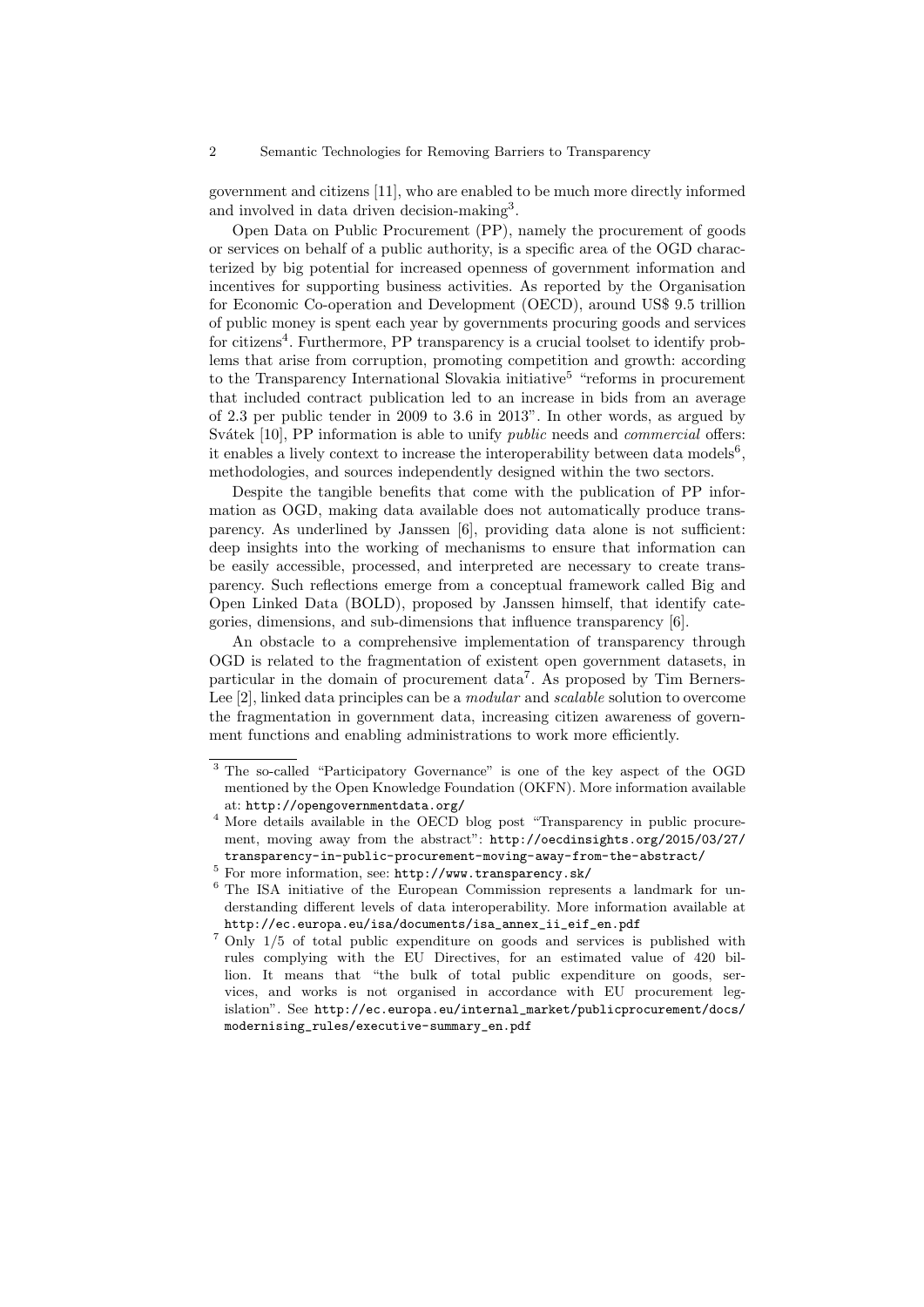The data integration process, in fact, allows to identify cases of discrepancies respect to the knowledge base [13] of Italian procurement data. Some of these inconsistencies, in fact, can be only detected and fixed exploiting the crucial element of linked data principles, namely the interlinks between different data sources: accessing and retrieving data from an authoritative and reliable source, it is possible to reduce contradictions in the legacy dataset and enable opportunities to get less misleading results when the database is queried.

This article presents a solution based on linked data and semantic technologies to overcome the fragmentation of existing datasets and to increase the consistency of information: we process and transform PP data published on different websites of Italian administrations - in compliance with the Italian anti-corruption Act (law n. 190/2012) - relying upon linked data principles. The objective is to demonstrate how this approach has a fundamental impact to increase transparency of public bodies in the context of procurement data.

The structure of this contribution is the following. Section 2 describes the Italian context and gives an overall view of public procurement data made available by administrations. Section 3 explains current problems in terms of data quality of such data. Section 4 illustrates our approach for processing, transforming, and publishing procurement information as linked data. Section 5 reports results of the analysis on data quality issues. Section 6 presents a discussion on obtained results and limitations. Section 7 describes related work in the field of public procurement and spending information published according to linked data principles. The last section summarizes the work and present future advancements of the research project.

## 2 Study Context

In this Section we present the Italian legislative context according to which procurement data is published by public bodies and we describe the key characteristics of such data.

### 2.1 The Italian Legislative Context

The Italian Legislative Decree n.  $33/2013$  (DL33/2013) of March 14th,  $2013^8$ re-ordered obligations of disclosure, transparency, and dissemination of information by public administrations. According to specific requirements defined by the decree (Article 9 - DL33/2013), each body is required to create a specific section on its website called "Amministrazione Trasparente" (Transparent Administration). In this section, administrations provide details related to public

 $\overline{\text{8} \text{ See:}}$  http://www.normattiva.it/uri-res/N2Ls?urn:nir:stato:decreto. legislativo:2013-03-14;33!vig=. Notice that DL33/2013 has been recently amended by D.Lgs. 25 maggio 2016, n. 97 (DL97/2916), with a general tendency toward a more centralized publication of data - see, in particular, Article 9-bis but no immediate impact on the publication requirements discussed in the paper at hand. See below footnote 9 for additional comments. Last visit on Nov. 2016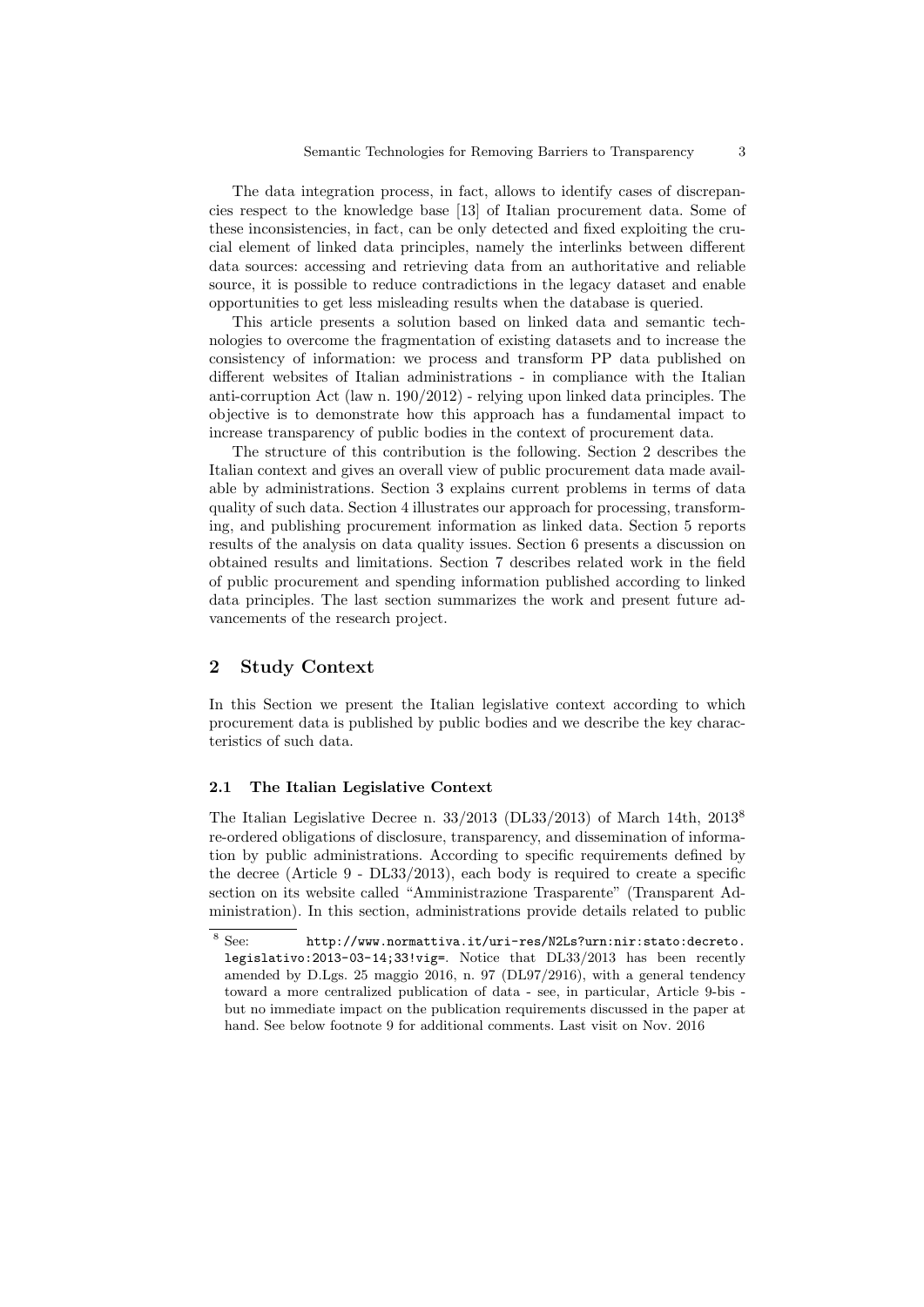procurement, with particular emphasis on procedures for the award and execution of public works, services, and supplies (Article 37 - DL33/2013<sup>9</sup> ). Such data is published on the basis of a precise XML Schema Definition<sup>10</sup> (XSD) provided by ANAC - Autorità Nazionale Anticorruzione (Italian National Anti-Corruption Authority)<sup>11</sup>, which has supervisory duties. After the publication on their websites, administrations transmit the link of the dataset to ANAC via certified mail. ANAC, at this point, performs a preliminary check and releases an index file (in JSON format), containing details related to the availability of  $data<sup>12</sup>$ .

## 2.2 Source Data

Public bodies can publish and transmit to ANAC two types of XML files. The first type contains the actual data on contracts until the publication date (January 31st of each year). In order to facilitate the consistency of publications and the comparison of information, the structure of the document is defined by a precise XSD Schema<sup>13</sup>. The main structure of the XML file includes a section with the dataset metadata and a section containing multiple contracts, each of whom can be identified by the XML tag "lotto". The metadata section lists some information, including the first publication date and the last update of the dataset, the business name  $14$  of the contracting authority that spreads the dataset, the url of the dataset, and the license. The section containing data on contracts includes the following information: the identification code of the tender notice or CIG (that stands for Codice Identificativo Gara), the description of the tender, the procedure type for the selection of the beneficiary, the identification code and the business name of bidders (tender participants), the identification code and the business name of the beneficiary, the awarded amount, the paid amount, the dates of commencement and completion of works.

The second type of XML, instead, is an index that collects links to other XML files containing actual public procurement data<sup>15</sup>.

<sup>9</sup> Following the aforementioned amendments by DL97/2016, a National Public Contracts Data Base -the BDNCP- is forthcoming, as described in the new Annex B of DL33/2013, but its creation will face all the problems described in the paper at hand - and possibly benefit from the approach that we suggest

 $^{10}$  XSD is a W3C recommendation that specifies how to describe an XML document

 $11$  See: http://www.anticorruzione.it/

<sup>&</sup>lt;sup>12</sup> The JSON index is available at https://dati.anticorruzione.it/#/1190, by clicking on the "Esporta" (Export) button

<sup>&</sup>lt;sup>13</sup> A representation of the XSD schema is available at  $http://dati.anticorruzione.$ it/schema/datasetAppaltiL190.xsd

 $14$  A pseudonym used by companies to perform their business under a name that may differs from their legal name

<sup>&</sup>lt;sup>15</sup> A representation of the XSD schema is available at **http://dati.anticorruzione.** it/schema/datasetIndiceAppaltiL190.xsd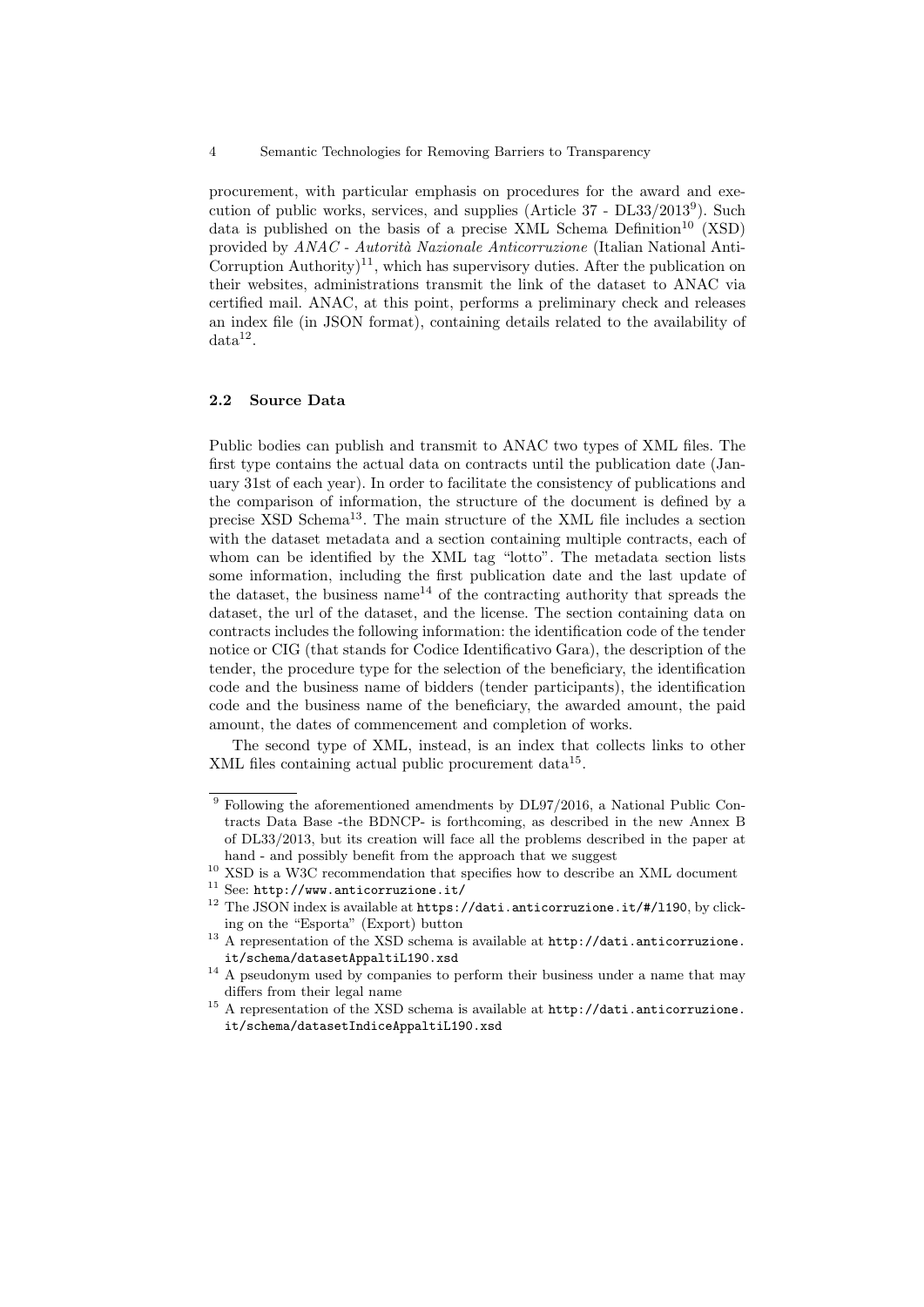# 3 Data Quality Problems

As described in Section 2.2, public contracts information is generated and spread on Italian public bodies websites. Due to diverse processes and tools adopted by administrations, the quality of PP data is extremely variable depending on the single case and it is impaired in terms of *accuracy*, *completeness*, and *consis* $tency^{16}$ .

Accuracy is defined as the degree to which a data value conforms to its actual or specified value. We distinguish between syntactical accuracy and semantic accuracy, which are defined in the following way:

- Syntactical accuracy is defined as the closeness of the data values to a set of values defined in a domain considered syntactically correct.
- Semantic accuracy is defined as the closeness of the data values to a set of values defined in a domain considered semantically correct.

The definition of completeness is dependent on the perspective used:

- Computer systems point of view: completeness is the extent to which all necessary values have been assigned and stored in the computer system.
- End-user point of view: completeness is the extent by which the data consumer's need is met.

Consistency refers to the absence of apparent contradictions within data. Inconsistency can be verified on the same or different entities. In the context of XML data that refers to a schema, integrity constraints are properties that must be satisfied by all instances of a database schema. Although integrity constraints are typically defined on schemas, they can at the same time be checked on a specific instance of the schema that presently represents the extension of the database.

### 3.1 Interdependence between quality metrics

Although there are different metrics to assess the quality of data as shown in the previous Section, such metrics are closely interdependent. In the procurement domain, for instance, a contract could present issues like bad comma position in a payment value (accuracy) or the lack of the payment field (completeness). Both errors have a direct impact on the consistency of information: contradictions inevitably occur when we analyze the total amount of expenditure resulting by several XML files that report data of an ongoing contract.

For these reasons, although the focus of the article concerns the consistency of the information, Section 5.2 proposes also a comprehensive analysis of the data quality in terms of accuracy and completeness.

<sup>16</sup> Such data quality metrics are defined by the International Organization for Standardization: ISO/IEC 25012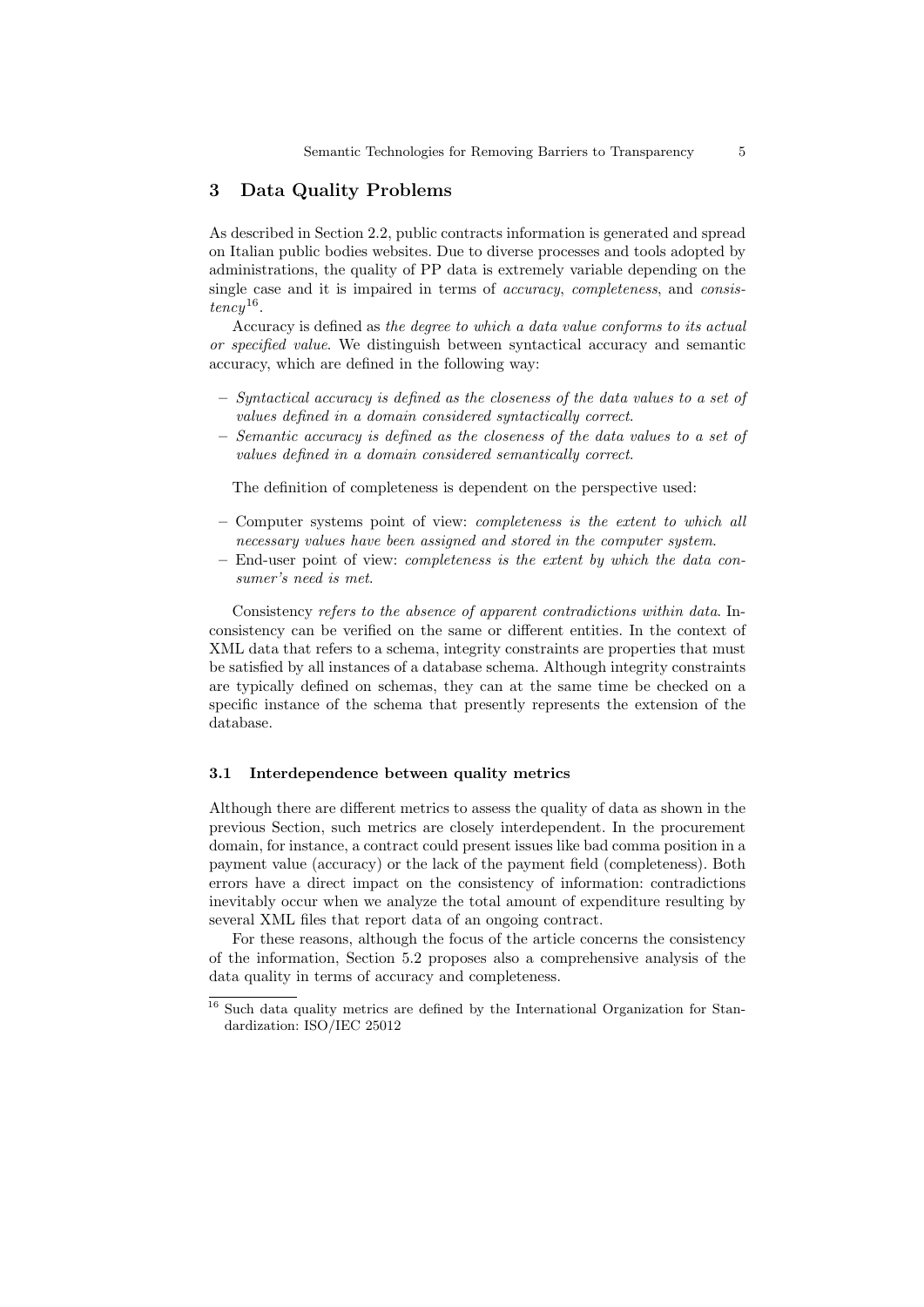#### 3.2 Focus on Data Consistency

Certain types of consistency problems directly emerge analyzing contracts data collected in a single XML file. We report here 3 examples of such inconsistencies:

- contracts in which the beneficiary is more than one;
- contracts in which the amount of money is paid, but no recipient is present in the data;
- contracts in which the sum reported as paid is greater than the sum initially awarded to the beneficiary.

Other types of inconsistencies manifest themselves only after merging data contained in different sources. The following cases are real examples of inconsistencies with Italian PP data:

- business entities with more than one business name;
- CIGs that identify more than one contract;
- incoherent payments among different versions of an ongoing contract.

The aforementioned issues represent a significant barrier to achieve transparency, because the results obtained by querying the dataset are likely to be inconsistent and misleading. For example, consider a citizen trying to access the effective business name of a contracting authority identified by the id "00518460019" (this is VAT number of the "Politecnico di Torino"). If the data quality in terms of semantic accuracy is poor, such id could be associated with wrong business names like "Politecnico di Milano" and/or "Politecnico di Bari". So, when the citizen performs a search using the business name as search key, he obtains an inconsistent result. The same problem happens when he wants to get details of a contract identified by a CIG: in this case, he is likely to get discordant values. Moreover, incoherent values of payments are not deductible from a single XML file, because errors emerge by analyzing the evolution of the contract data published in different years.

Section 5.2 show results of the analysis from the first kind of inconsistencies, that directly emerge analyzing contracts data collected in a single XML file.

In Section 6, instead, we demonstrate why reducing fragmentation of data with semantic technologies is an essential element to tackle the second type of inconsistencies, and we explain how some of these errors can be fixed exploiting linked data.

# 4 Applying the Linked Data Approach

In this Section we illustrate all stages of the approach to publish Italian PP according to linked data principles. Each stage is accomplished by means of different software components and resources that are shown in Figure 1.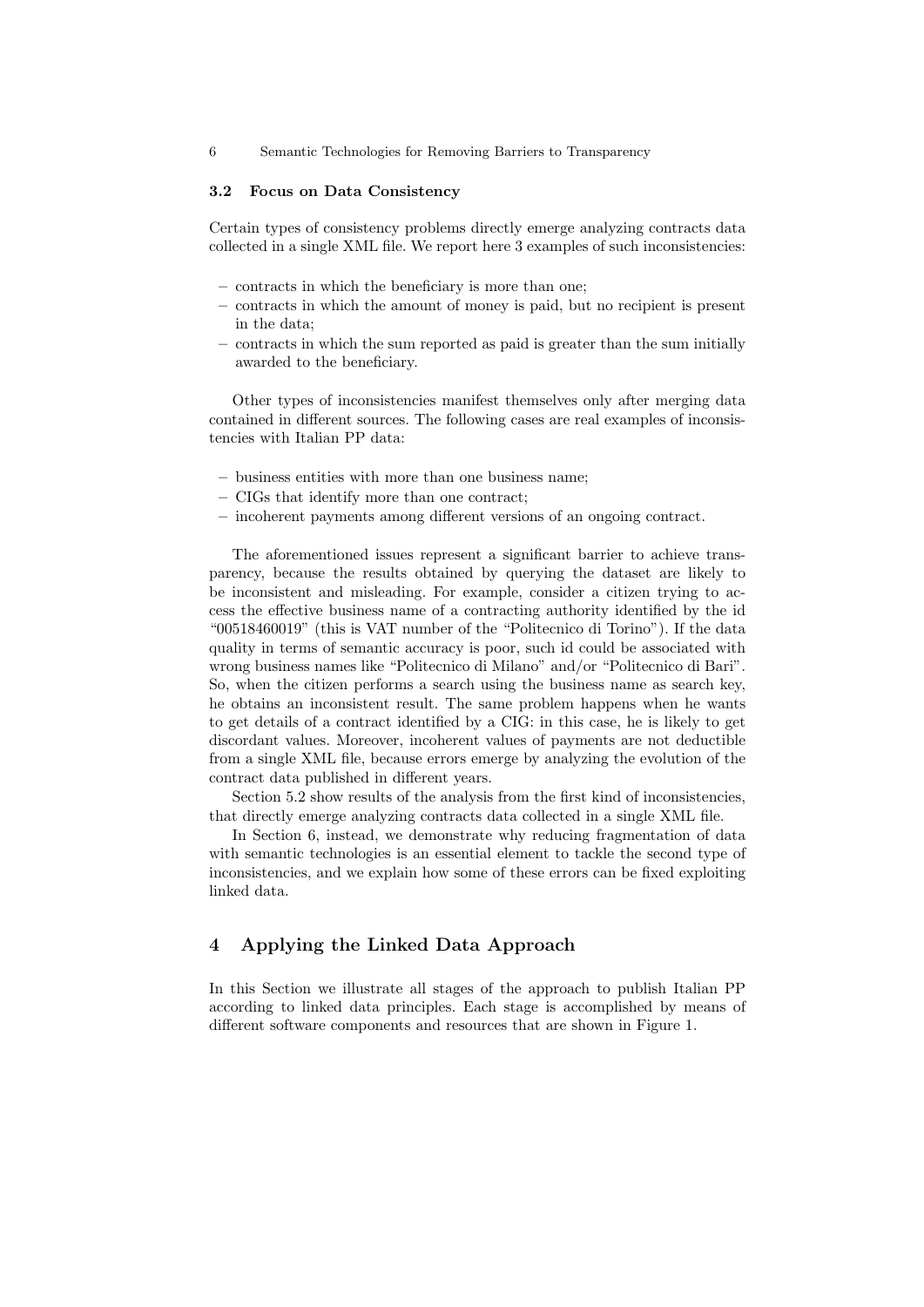

Fig. 1. Architecture for processing and publishing Italian PP as linked data

#### 4.1 Harvesting of XML files

The task of data harvesting is assigned to the Downloader component (3), that exploits the index file provided by  $\text{ANAC}^{17}(1)$ . On the basis of URLs contained in this file, the data fetching process from public bodies' websites (2) is able to manage two different cases. In the first case, the component gets XML files containing PP data and store them locally (4). Download metadata and the local path of each XML are stored in a MongoDB NoSQL database (5), in order to facilitate accessibility to such information and keep track of any duplicate file. In the second case, in which the XML contains links to other XML files, the component is able to cross the links chain<sup>18</sup> and performs the download process shown in the first case. When the component is not able to recognize the expected XML schema (as actual procurement data or as index) the file is stored in a dedicated directory of the file system for a later manual check. This problem occurs when the resource is not published according to an accepted format (e.g., it is a PDF file). In the worst cases, XML indexes are recursive, since they contain URLs that reference to the XML index itself. For these reasons, we implement some features in order to manage this critical issue that threatens to undermine the entire pipeline. Moreover, during the download operation, a lot of servers do not reply: we collected more than 10 different HTTP responses, which reveal how the quality of service over the 15,000 infrastructures of the Italian

 $17$  The index file provided by ANAC is available at  $http://dati.anticorruzione.it$ 

<sup>&</sup>lt;sup>18</sup> In some cases an index points to another index that finally might point to a file, or to another index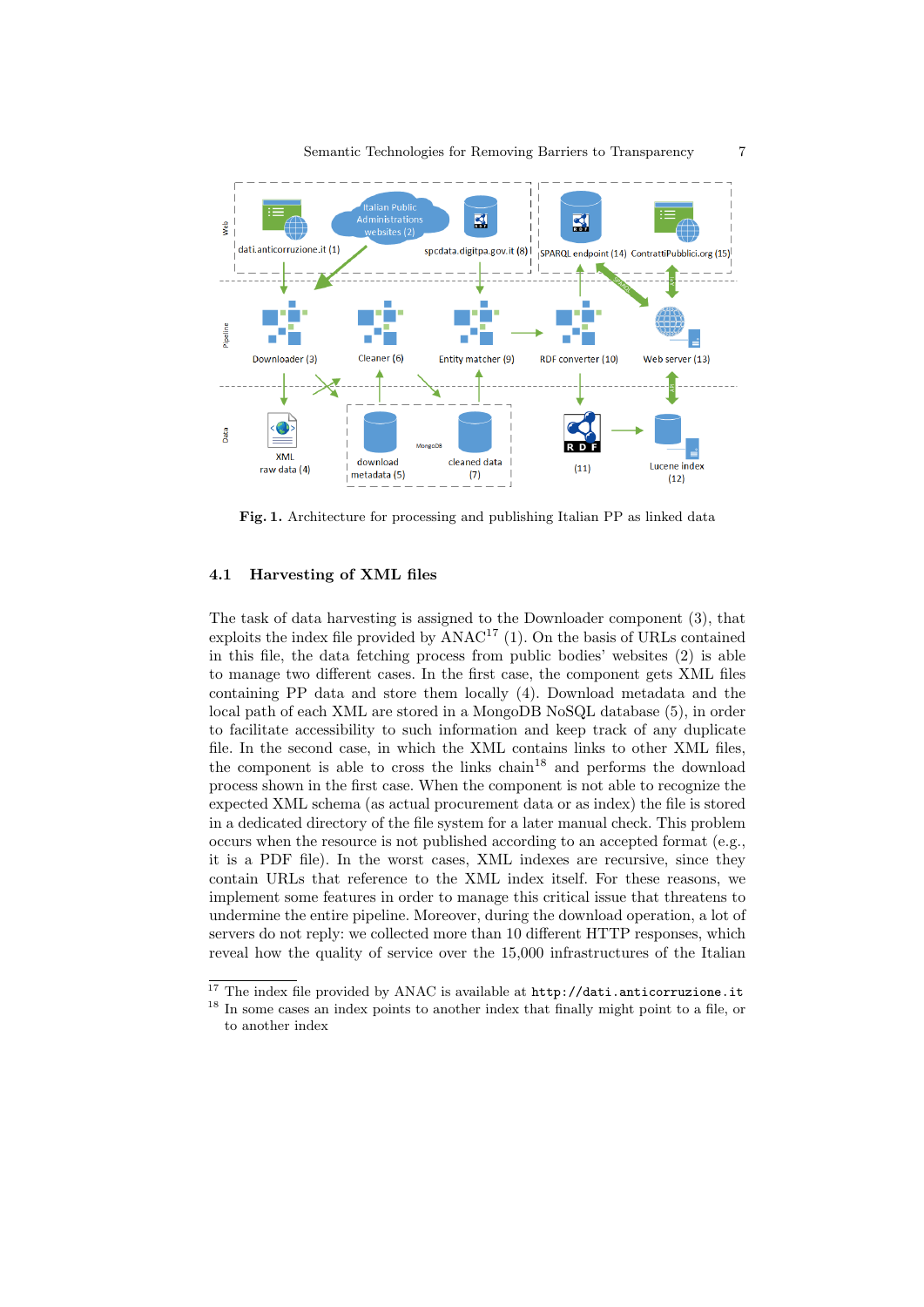public administration might not be reliable. Results of the download process are reported in Section 5.1.

#### 4.2 Cleaning of Procurement Data

The next step to the data harvesting is performed by the Cleaner (6). During this stage procurement information is extracted from XML files and each contract is processed and stored as unique document in an instance of the MongoDB database (7). Analyzing such data we evaluate the magnitude of data quality in terms of accuracy, completeness, and consistency (results of such evaluation are available in Section 5.2).

When we detect new errors we progressively improve the Cleaner component. Every time we apply a specific fix on data regarding to a contract, we add some metadata to the related MongoDB document: we preserve the original data and we compile a specific field called "errors" in which we describe the identified issue. For instance, if we encounter a bad format for the date value (dd-mm-yyyy), we transform such value in the correct format according to ISO 8601 (in our case yyyy-mm-dd), preserving the original data and saving in the "errors" field the following string: "bad date format" (Section 5.2 reports adopted solutions for the most common procurement data quality issues).

#### 4.3 Public Contracts Ontology

In order to publish Italian public procurement according to linked data principles, we use the Public Contracts Ontology (PCO) developed in the context of the Czech OpenData.cz initiative<sup>19</sup>. According to its authors, this ontology describes "information which is available in existing systems on the Web" and "which will be usable for matching public contracts with potential suppliers" [4]. Therefore, the goal of the PCO is to offer a generic model for describing public contracts, without providing details of the public procurement domain, that are specific to fields and countries.

In the PCO domain, a call for tenders is submitted for the award of a public procurement contract. Therefore, we map XML fields and data described in Section 2.2 into entities, classes, and relations provided by the PCO. Figure 2 shows the data model adopted for publishing Italian PP as linked data. Although there is a significant degree of overlap between the XSD that describes the schema of source data and the PCO, we have to introduce additional elements to better describe our domain. For instance, the concept of tender was not fully expressed in the data model adopted in XML files, since there are only information about participants, but not details related to offering services and prices. Nevertheless, the tender is one of the most important entity in the PCO to link participants to the public contract. For these reasons, during the conversion to linked data (Section 4.4), we create tender entities using as identifier the identification code of the participant and the CIG of the contract.

 $^{19}$  The Public Contracts Ontology is available on GitHub platform at:  $\verb|https://github.|$ com/opendatacz/public-contracts-ontology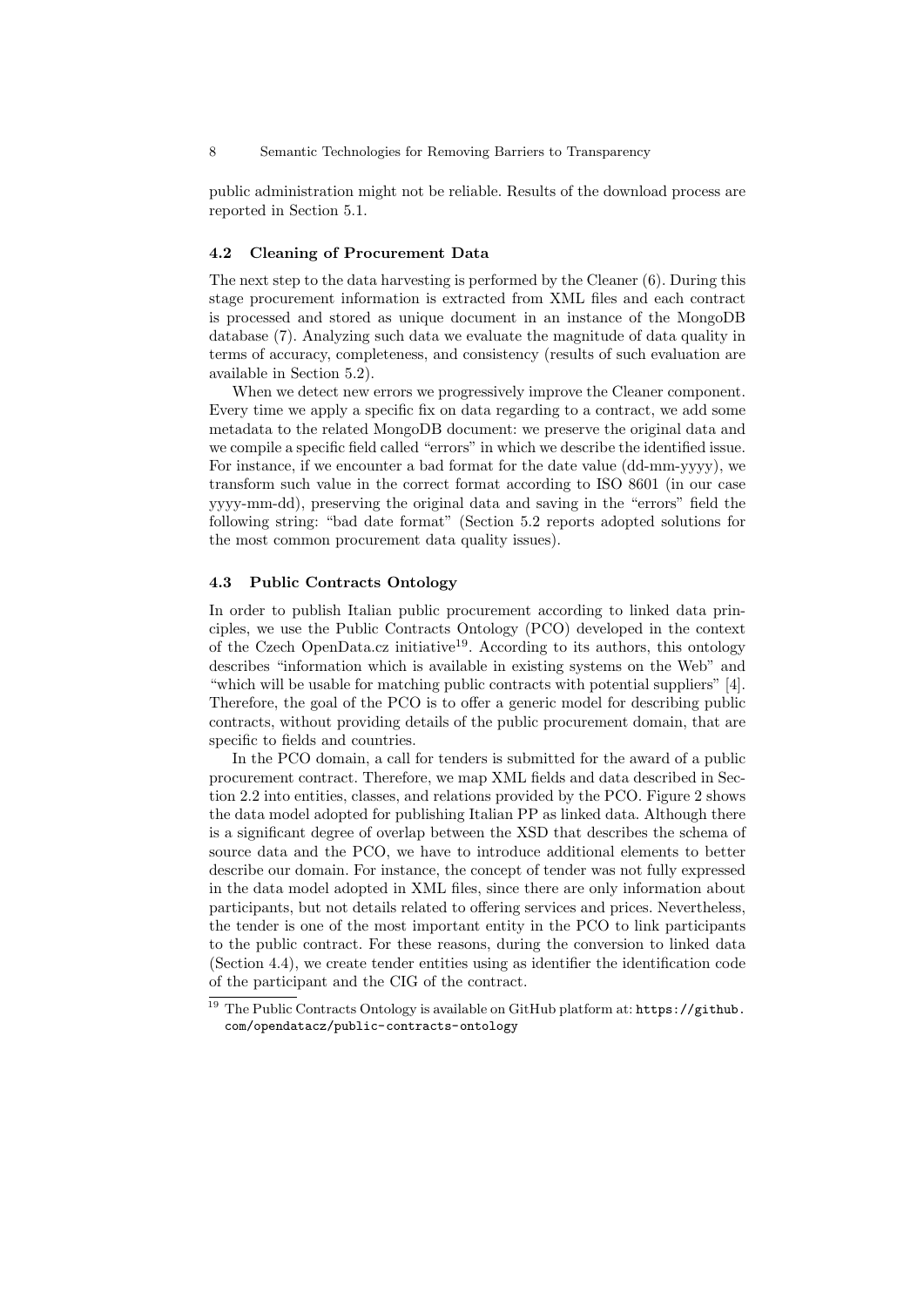

Fig. 2. Schema that describes Italian PP in the linked data domain

## 4.4 Triplification and interlinking

After the cleaning stage, we convert contracts data stored in the MongoDB instance into RDF using the N-Triples serialization<sup>20</sup>. The component that performs this task is called RDF converter (10), that maps fields and data values of the contracts into properties, entities, and literals defined by the PCO.

Before completing the triplification process, the Entity matcher component (9) performs the so-called interlinking stage. For our application, to improve the consistency of the information, we interlink public bodies listed in Italian PP to public bodies gathered from the SPCData database<sup>21</sup>, provided by the Agenzia per l'Italia Digitale (8), that contains the index of Italian public administrations. The matching between entities are created using the identification code contained in both datasets. After the interlinking step, the final RDF file (11) is pushed into a Triple Store that exposes data via a SPARQL endpoint (14).

As shown in Figure 1, the RDF file is also published in a Lucene<sup>22</sup> index (12) to enable full-text search features and data published within the endpoint can be queried by a Web server  $(13)$  to populate a Web interface<sup>23</sup>  $(15)$ .

 $\frac{20}{20}$  More information available at: https://www.w3.org/TR/n-triples/

 $^{21}$  More information available at:  ${\tt http://spcdata.digitpa.gov.it/index.html}$ 

<sup>22</sup> Apache Lucene is a high-performance, full-featured text search engine library written entirely in Java. More information available at: http://lucene.apache.org/core/

<sup>23</sup> The ContrattiPubblici.org project developed by Synapta Srl aims at demonstrating the opportunities for transparency and business of public procurement spread according to linked data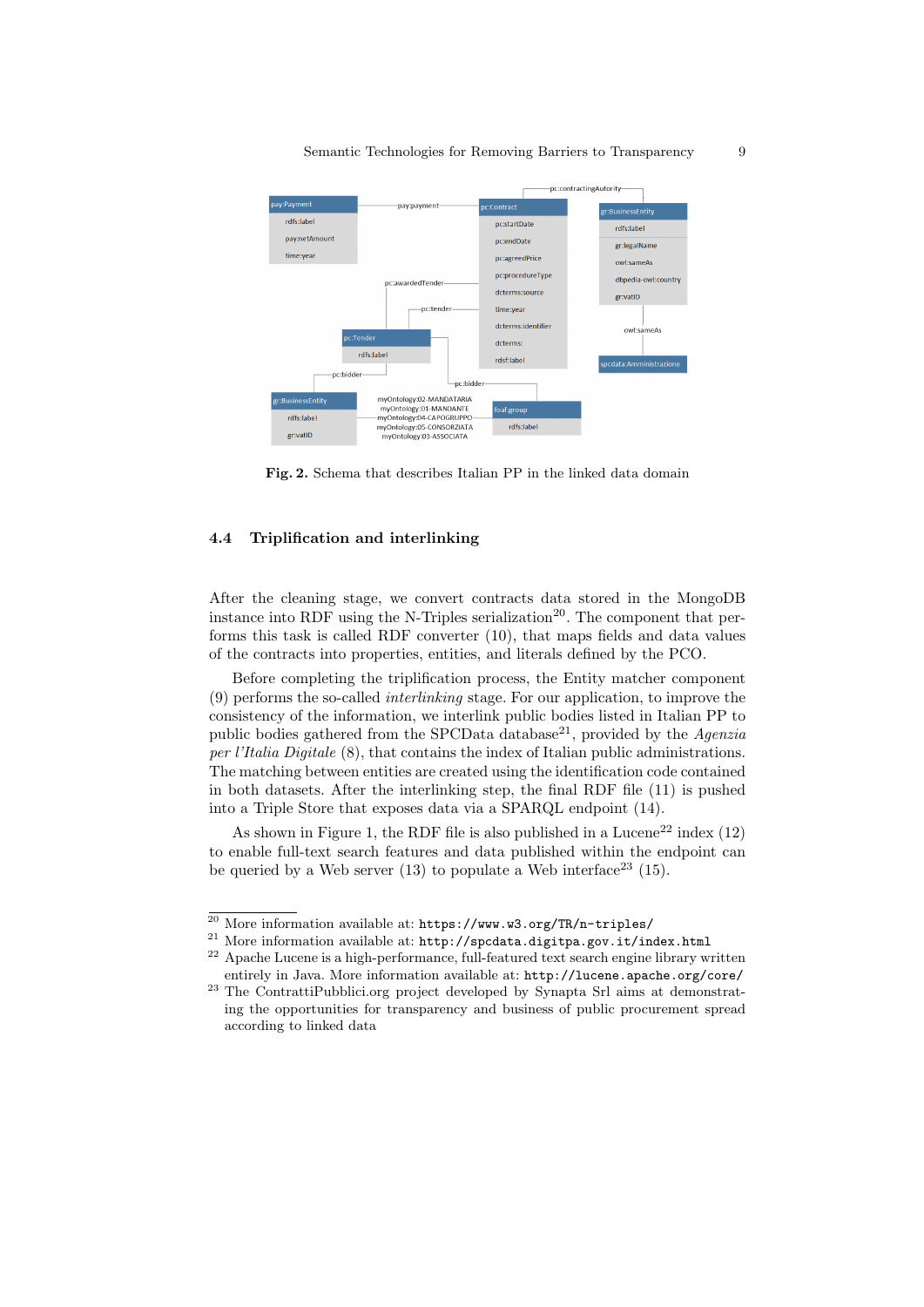#### 5 Results

In this Section we report results obtained with stages described previously in order to reduce data fragmentation and to improve data quality, in particular the consistency of information.

# 5.1 Harvesting results

With the approach described in Section 4, we integrate information coming from more than 300,000 XML files published by 15,000 public bodies. Table 1 reports details of the harvesting phase (see Section 4.1) that was accomplished in 4 different periods, starting from May  $2015^{24}$ . The download process has been carried out at different times for two reasons. The first reason is that ANAC releases the index file containing references to XML files in February of each year. The second reason is related to problems about servers uptime, which inevitably impacts on the availability of XML files. In order to tackle the last problem, on each harvesting cycle we try to download all XMLs, generating the duplication of files, that we manage during the data cleaning process.

Table 1. Number of downloaded XML files of procurement data in different periods of time

|                  | May 2015                 | Nov 2015                 | Feb 2016 | <b>Nov 2016</b> |
|------------------|--------------------------|--------------------------|----------|-----------------|
| URL requested    | $\overline{\phantom{0}}$ | $\overline{\phantom{0}}$ | 207.674  | 271.664         |
| downloaded files | 205.415                  | 184.738                  | 201.451  | 252.246         |
| valid XMLs       | 199.341                  | 180.609                  | 197.338  | 247.881         |

## 5.2 Quality Problems Addressed

During the cleaning phase of PP (see Section 4.2), each contract is stored as single document within a MongoDB instance, enabling a first level of analysis on quality issues in terms of accuracy, completeness, and consistency of data. Table 2 shows, for each field of the contract, the type of data quality issue, the occurrence of such issue (in percent), the adopted solution (where available). The 41,65% of all contracts (almost 6 million in total) presents at least one of these issues. Analyzing in particular data inconsistency issues mentioned in Section 3.2, we discover that contracts in which the beneficiary is more than one correspond to 1.78% of all contracts; contracts in which the amount of money is paid, but no recipient is present in the data correspond to 4.30% of all contracts; contracts in which the sum reported as paid is greater than the sum initially awarded to the beneficiary correspond 5.96% of all contracts.

 $^{24}$  Some information is missing because in 2015 we did not store the number of requested URLs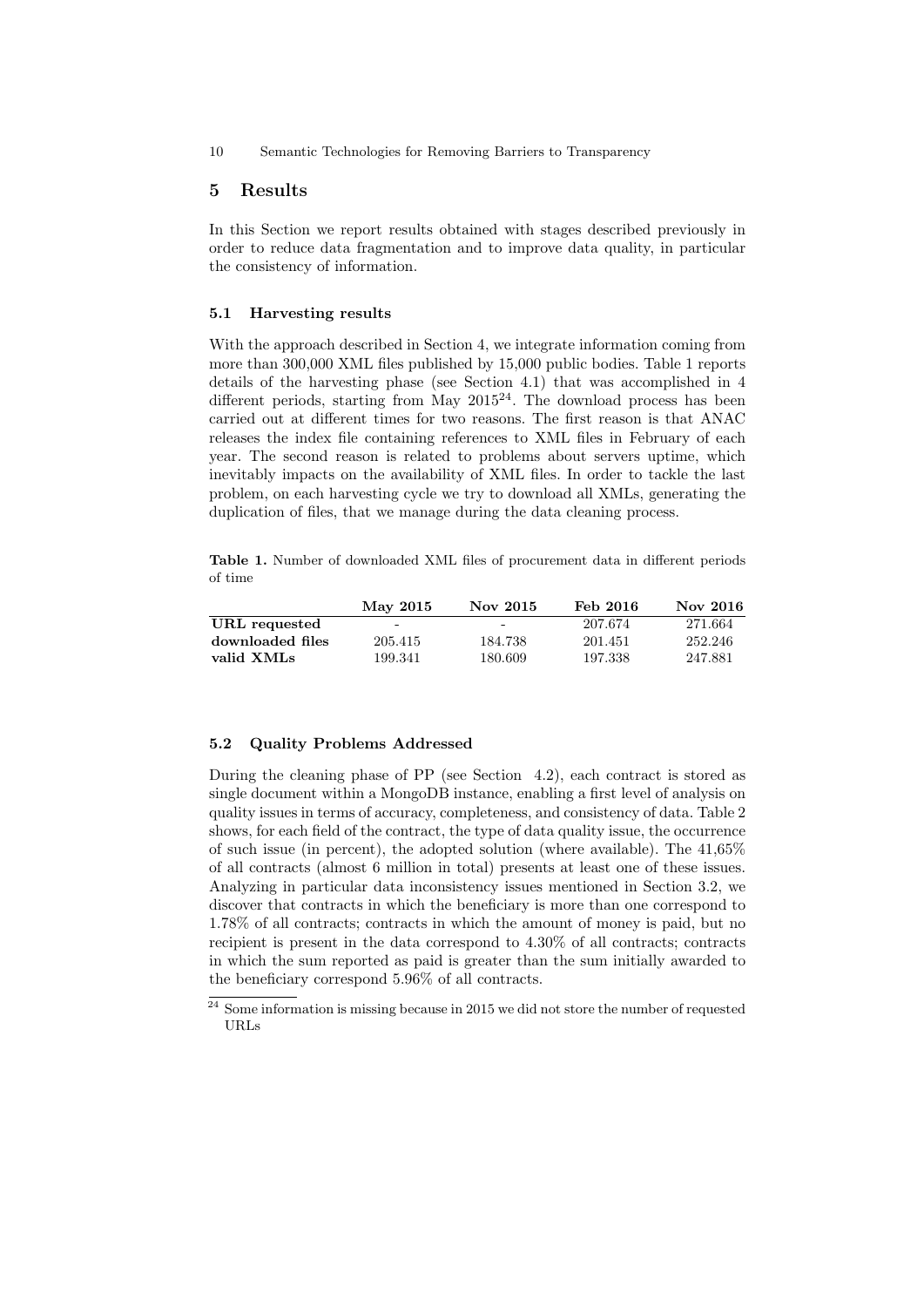| Field                     | Error                      |       | Occ. $(\%)$ Solution  |
|---------------------------|----------------------------|-------|-----------------------|
|                           | Completeness               |       |                       |
| Start date                | missing                    | 12.25 | nothing               |
| End date                  | missing                    | 21.61 | nothing               |
| Agreed price              | missing                    | 0.06  | nothing               |
| Payment                   | missing                    | 0.20  | nothing               |
| Procedure type            | missing                    | 0.11  | nothing               |
| <b>Business Entity ID</b> | missing                    | 1,05  | hash value            |
|                           | Accuracy                   |       |                       |
| Identifier                | syntactic errors           | 0.96  | string cleaned        |
|                           | semantic errors            | 5.83  | hash value            |
| Start date                | semantic errors            | 1.36  | nothing               |
| End date                  | semantic errors            | 2.00  | nothing               |
| Agreed price              | syntactic errors           | 0.94  | string cleaned        |
|                           | semantic errors            | 0.23  | nothing               |
| Payment                   | syntactic errors           | 0.76  | string cleaned        |
|                           | semantic errors            | 0.65  | nothing               |
| Procedure type            | syntactic errors           | 2.81  | optimal string match  |
| Business Entity ID        | semantic errors            | 1,08  | hash value            |
| Consistency               |                            |       |                       |
| Start date                | non standard format        | 5.63  | uniformed to ISO 8601 |
| End date                  | non standard format        | 5.20  | uniformed to ISO 8601 |
| Beneficiary               | more than one beneficiary  | 1.78  | nothing               |
| Payment                   | payment without winner     | 4.30  | nothing               |
|                           | greater than awarded price | 5.96  | nothing               |

Table 2. Accuracy, completeness, and consistency degree in PP data

Exploiting the linked data principles, we build a semantic layer on procurement data to reduce fragmentation and to identify further inconsistencies. The dimension of the dataset built according to linked data principles is available in Table 3. Such dataset is published using the Virtuoso Triple Store<sup>25</sup> and can be queried via SPARQL endpoint<sup>26</sup>.

Table 3. Characteristics of Italian procurement information published as linked data

| <b>Dimension</b>           | <b>Value</b> |
|----------------------------|--------------|
| RDF triples                | 168,961,163  |
| entities                   | 22,436,784   |
| contracts                  | 5,783,968    |
| public bodies              | 16,593       |
| companies                  | 652,121      |
| links to external datasets | 13,486       |

<sup>25</sup> More information available at: https://virtuoso.openlinksw.com/

<sup>26</sup> The SPARQL endpoint on public procurement data is available at: https:// contrattipubblici.org/sparql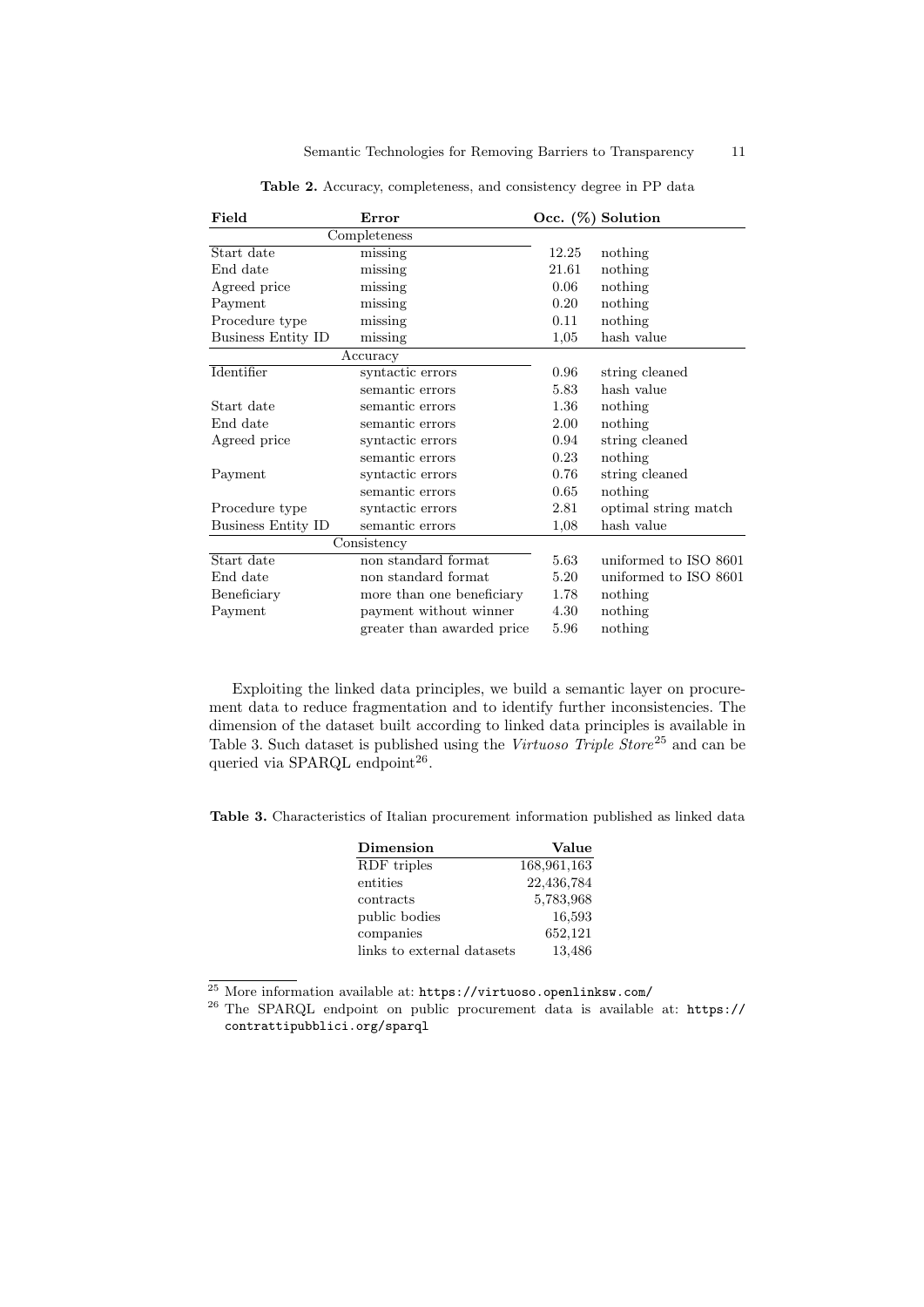#### 6 Discussion on Inconsistency Issues

As explained in Section 3.2, there are some inconsistencies that are visible only after completing a data integration process. We resume 3 different reported cases:

- business entities with more than one business name;
- CIGs that identify more than one contract;
- incoherent payments among different versions of an ongoing contract.

The first of this case can be detected with the following SPARQL query:

```
PREFIX rdfs: <http://www.w3.org/2000/01/rdf-schema#>
PREFIX gr: <http://purl.org/goodrelations/v1#>
SELECT (COUNT(DISTINCT ?be)) WHERE {
 {
   SELECT DISTINCT(?be) WHERE {
    ?be rdfs:label ?label .
    ?be a gr:BusinessEntity .
   }
   GROUP BY ?be HAVING (count(*)>1)
 }
}
```
This issue can be fixed exploiting the most important feature of linked data, namely the interlink among different datasets. In fact, we obtain a unique business name on a subset of business entities (in our case the contracting authorities), building links to the Italian public administration index of SPCData, shown in Section 4.4. From this dataset, exposed as linked data, we can get the official business name of contracting authorities, using as primary key their identification code (in our domain the VAT number of the contracting authority). In this way, we improve the consistency of information for a subset of business entities and we enable the opportunity to obtain valuable results.

The second case consists in the duplication of CIG for different contracts and can be detected with the following SPARQL query:

```
PREFIX dcterms: <http://purl.org/dc/terms/>
PREFIX pc: <http://purl.org/procurement/public-contracts#>
SELECT (COUNT(DISTINCT ?contract)) WHERE {
 {
  SELECT DISTINCT(?contract) WHERE {
    ?contract dcterms:identifier ?CIG .
    ?contract a pc:Contract .
   }
  GROUP BY ?contract HAVING (count(*)>1)
 }
}
```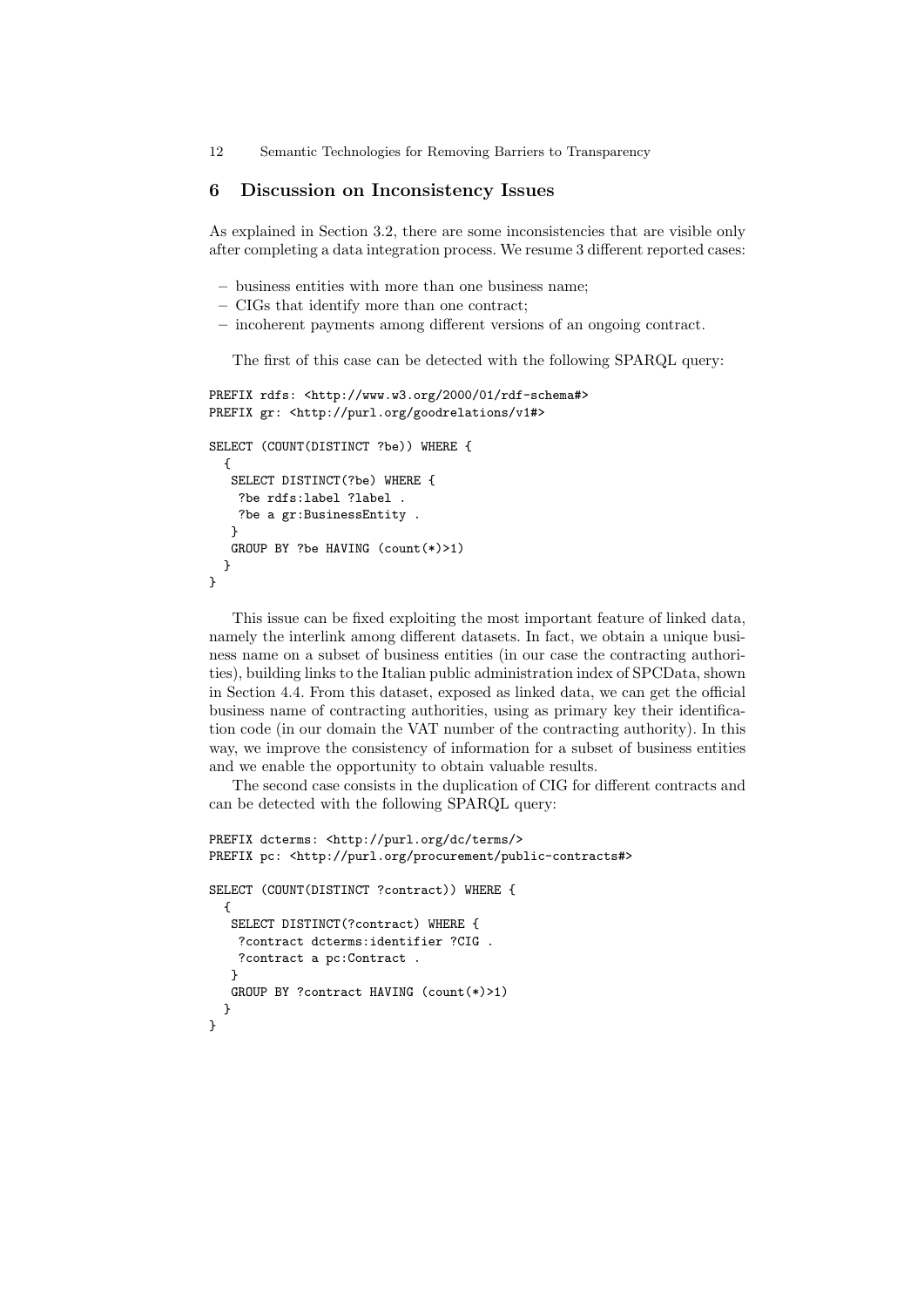The solution to this issue is generating a hash value, avoiding ambiguity due to duplicate CIGs, to build contracts URIs. In this way, we separate different contracts, misidentified by the same CIG, in different entities: we build the URI through a hash value generated combining the identity code of the contracting authority, the awarded amount, and the procedure type mentioned in the contract. The user is therefore able to detect this kind of error and he can semantically distinguish different contracts identified by the same CIG. Nevertheless, we need more context information to establish which is the correct CIG attribution for a specific contract.

The last problem is tracking incoherent payments published in different XML files of ongoing contracts. This problem is currently not solvable with our approach, because we lack information on provenance and reliability of different sources. In Section 6.1 we deepen this kind of limitation.

#### 6.1 Limitations

The limitation of our approach is related to the absence of context information (in particular the reliability of the provenance) published in a structured way as linked data. In fact, we resolve inconsistency cases related to multiple business names for contracting authorities, because we can entrust an authoritative source (the SPCdata repository) that eliminates wrong business names in terms of semantic accuracy. Conversely, in the case of duplicate CIGs for different contracts and incoherent payments among different versions of an ongoing contract, we are not able to detect which is the invalid data because we can not support our analysis with an authoritative source. In other words, we are not in possession of the necessary data to adopt informed decision to govern the processing of information and consequently improve the quality of data. These limitations negatively impact on the level of achievement of transparency, because the citizen access to incomplete and controversial information.

# 7 Related Work

In this Section, we report contributions of procurement and spending data transformed and published according to linked data principles. This domain has already been addressed by several research projects, however a comprehensive work on Italian procurement data is not addressed yet. Furthermore, at the best of our knowledge, an analysis on procurement data consistency exploiting semantic technologies to improve transparency has not yet been accomplished.

One of the most important contributions in this domain is the LOD2 project, since it systematically addresses many phases of procurement linked data processing [10]. There are several other notable initiatives: the TWC Data-Gov Corpus [3], Publicspending.gr [8], The Financial Transparency System (FTS) project [7], Linked Spending [5], LOTED [12] and MOLDEAS [1].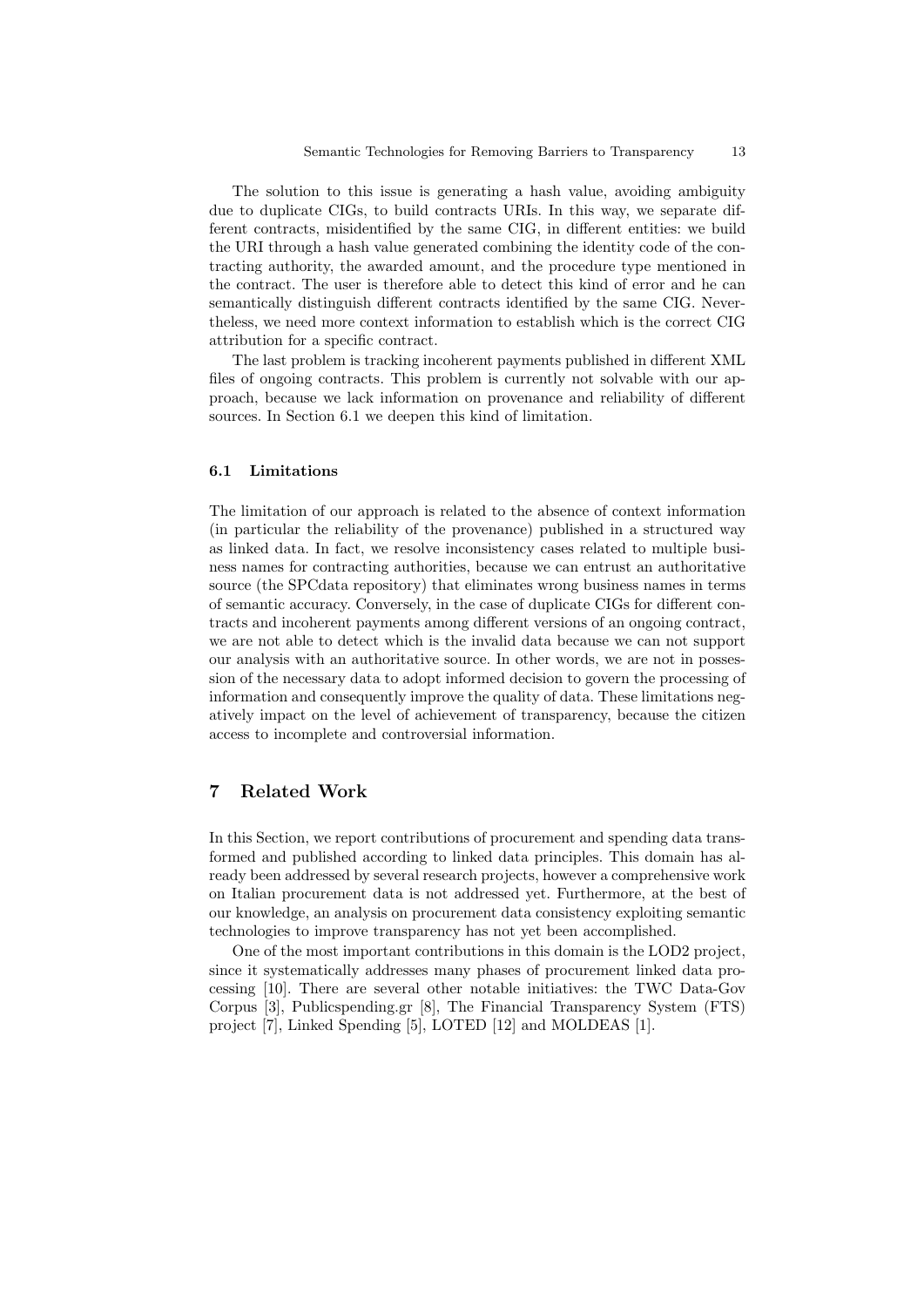In particular, the TWC Data-Gov Corpus gathers linked government data on US financial transactions from the Data.gov project<sup>27</sup>. This project exploits a semantic-based approach in order to incrementally generate and enhance data via crowdsourcing. Publicspending.gr has the objective of interconnecting and visualizing Greek public expenditure with linked data to promote clarity and enhance citizen awareness through easily-consumed visualization diagrams. The FTS project of the European Commission contains information about grants for EU projects starting from 2007 to 2011, and publishes such data as linked data. Exploring this dataset, users are able to get an overview on EU funding, including data on beneficiaries as well as the amount and type of expenditure. Linked Spending is a project for the conversion to linked data of information published by the OpenSpending.org, an open platform that releases public finance information from governments around the world. The project uses the DataCube vocabulary<sup>28</sup> to model data in order to represent multidimensional statistical observations. LOTED<sup>29</sup> is focused on extracting data from single procurement acts and aggregating it over a SPARQL endpoint. Finally, MOLDEAS presents some methods to expand user queries to retrieve public procurement notices in the e-Procurement sector using linked data.

# 8 Conclusion and Future Works

In this article we present an approach to tackle fragmentation of Italian procurement data and to improve consistency of such data. Both these issues represent a significant barrier to achieve a full transparency, because user and robots that query the datasets risk to obtain partial, inconsistent, and misleading results. As shown by our use case, some inconsistency problems already emerge analyzing data in XML files released by administrations. Among these issues we mention cases in which a contract presents more than one beneficiary; contracts in which the amount of money is paid, but the beneficiary is not present; contracts in which the payment is greater than the initially-awarded amount.

Nevertheless, in order to reduce data fragmentation and detect inconsistency cases that only emerge by integrating information, linked data and semantic technologies play a fundamental role. As demonstrated in this article, our approach allow user to interact with a single access point to information (the SPARQL endpoint), to detect inconsistencies cases, giving the opportunity to resolve some of them. Among these issues we mention: business entities with more than one business name; CIGs that identify more than one contract; incoherent payments among different versions of an ongoing contract. Some of these issues can be fixed exploiting peculiar characteristics of linked data principles, according to which is possible to create interlinks between different datasets. Business names of contracting authorities can be fixed exploiting an authoritative data source for public administrations, such as the SPCData portal released by the Agency

<sup>28</sup> DataCube vocabulary information: https://www.w3.org/TR/vocab-data-cube/

<sup>27</sup> Data.gov project website: https://www.data.gov/

<sup>29</sup> LOTED project website: http://www.loted.eu/